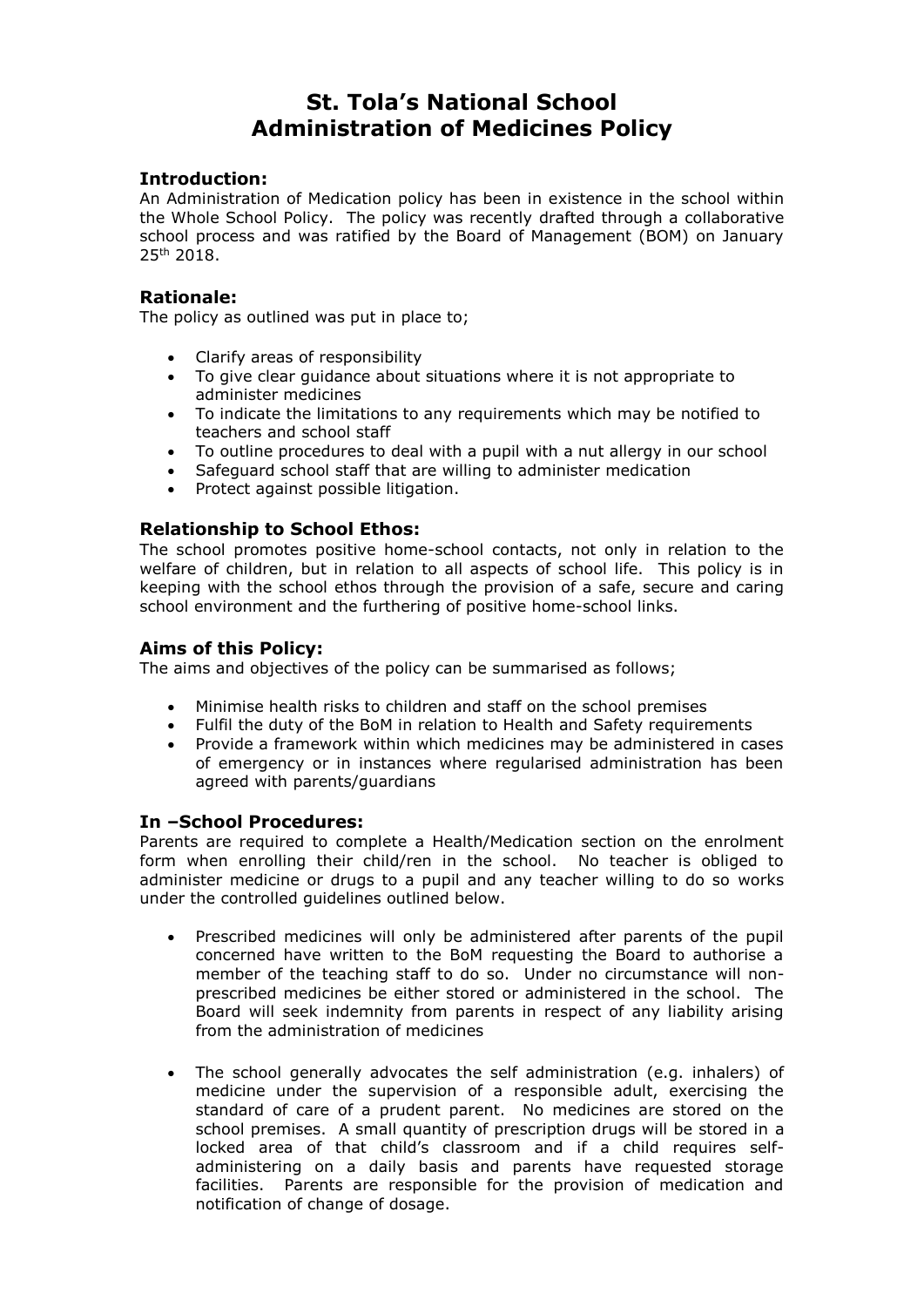- Teachers have a professional duty to safeguard the health and safety of pupils, both when they are authorised to be on the school premises and when they are engaged in authorised school activities elsewhere
- The Board of Management requests parents to ensure that teachers be made aware in writing of any medical condition suffered by any child in their class
- This does not imply a duty upon teachers personally to undertake the administration of medicines or drugs.

# **Long Term Health Problems**

Where there are children with long-term health problems in school, proper and clearly understood arrangements for the administration of medicines must be made with the Board of Management. This is the responsibility of the parents/guardians. It would include measures such as self administration, administration under parental supervision or administration by school staff.

# **Life Threatening Condition**

Where children are suffering from life threatening conditions, parents/guardians must clearly outline, in writing, what should be done in a particular emergency situation, with particular reference to what may be a risk to the child (Appendix 3). If emergency medication is necessary, arrangements must be made with the Board of Management. A letter of indemnity must be signed by the parents in respect of any liability that may arise regarding the administration of medication.

# **Guidelines for the Administration of Medicines**

- 1. The parents of the pupil with special medical needs must inform the Board of Management in writing of the condition, giving all the necessary details of the condition. The request must also contain written instruction of the procedure to be followed in administering the medication. (Appendix 1, 2 or 3)
- 2. Parents must write requesting the Board of Management to authorise the administration of the medication in school
- 3. Where specific authorisation has been given by the Board of Management for the administration of medicine, the medicines must be brought to school by the parent/guardian/designated adult
- 4. A written record of the date and time of administration must be kept by the person administering it (Appendix 4)
- 5. Parents/Guardians are responsible for ensuring that emergency medication is supplied to the school and replenished when necessary
- 6. Emergency medication must have exact details of how it is to be administered
- 7. The BoM must inform the school's insurers accordingly
- 8. Parents are further required to indemnify the Board of Management and members of the staff in respect of any liability that may arise regarding the administration of prescribed medicines in school
- 9. All correspondence related to the above are kept in the school.

#### **Medicines**

- Non-prescribed medicines will neither be stored nor administered to pupils in school
- Teachers/SNAs in the school will only administer prescribed medication when arrangements have been put in place as outlined above
- Arrangements for the storage of certain emergency medicines, which must be readily accessible at all times, must be made with the Principal
- A teacher/SNA must not administer any medication without the specific authorisation of the Board of Management
- The prescribed medicine must be self-administered if possible, under the supervision of an authorised Teacher/SNA if not the parent
- No teacher/SNA can be required to administer medicine or drugs to a pupil
- In an emergency situation, qualified medical assistance will be secured at the earliest opportunity and the parents contacted
- It is not recommended that children keep medication in bags, coats, etc.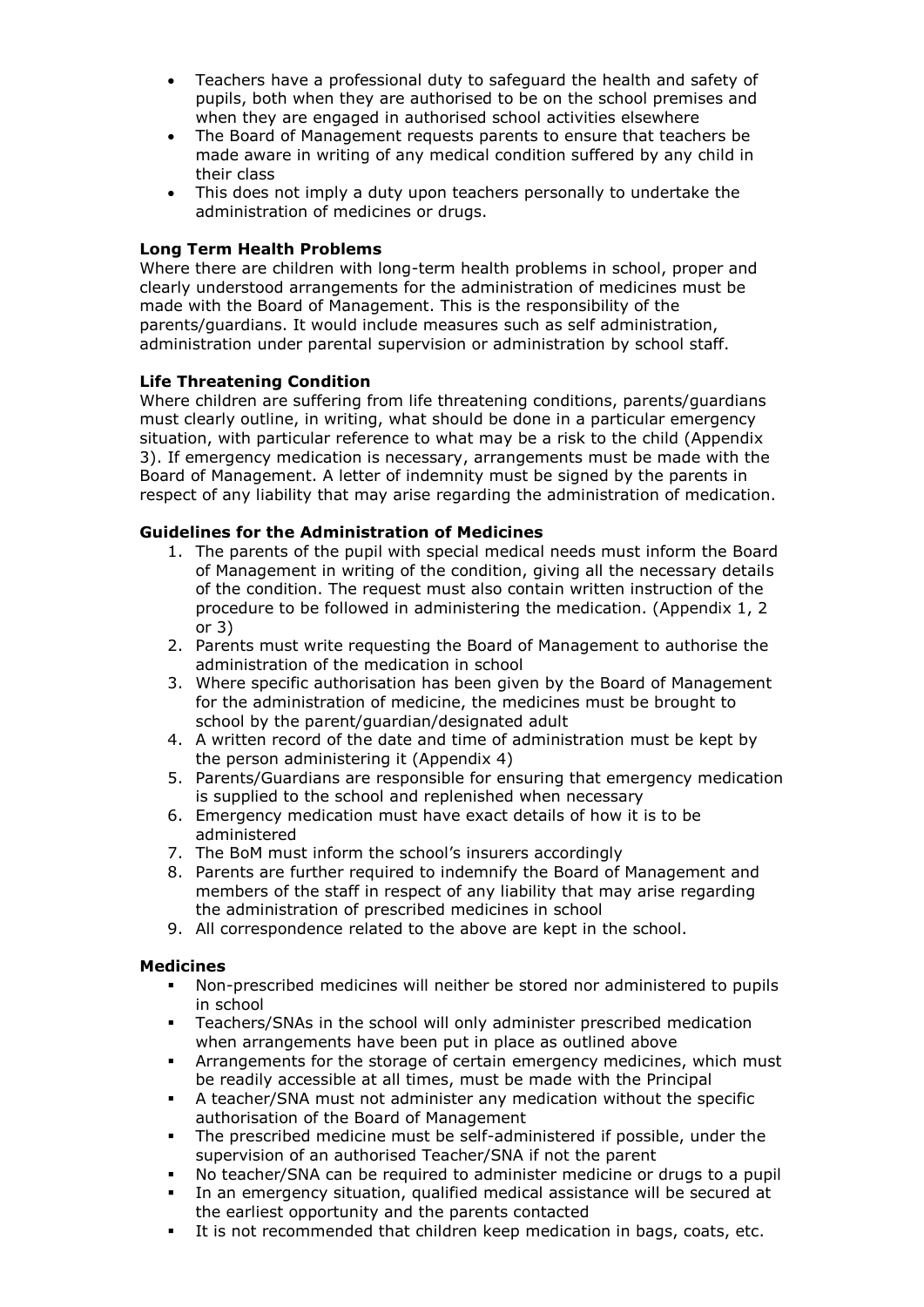Where possible, the parents should arrange for the administration of prescribed medicines outside of school hours.

# **The following guidelines are in place with regard to pupils with a Nut Allergy**

- 1. Staff dealing with the pupil do not eat nuts of any item with nut trace
- 2. Advise children not to offer or exchange foods, sweets, lunches etc.
- 3. If going off-site, medication must be carried.

#### **In the event the pupil comes in contact with peanuts**

- 1. Administer 5ml Zirtec/Sudafed or other antihistamine immediately. It is important that the pupil be kept calm to allow him to breathe calmly as he will experience discomfort and sensation of his/her throat swelling. If possible (s)he needs to drink as much water as possible. These steps should allow him/her to recover fully.
- 2. Only in the event of anaphylactic shock should the pen be administered. Pen is stored in the child's classroom in a safe & designated area. Before or immediately after Pen has been administered, an ambulance must be called.

# **Indicators of shock include**

Symptoms of shock can include, wheezing, severe difficulty breathing and gastrointestinal symptoms such as abdominal pain, cramps, vomiting and diarrhoea.

#### **School Doctor: Dr. Neil Healy Contact Number: 044 9396694**

#### **Emergencies:**

In the event of an emergency, teachers should do no more than is necessary and appropriate to relieve extreme distress or prevent further and otherwise irreparable harm. Qualified medical treatment should be secured in emergencies at the earliest opportunity.

Where no qualified medical treatment is available, and circumstances warrant immediate medical attention, designated staff members may take a child into Accident and Emergency without delay. Parents will be contacted simultaneously.

In addition, parents must ensure that teachers are made aware in writing of any medical condition which their child is suffering from. For example children who are epileptics, diabetics etc. may have a seizure at any time and teachers must be made aware of symptoms in order to ensure that treatment may be given by appropriate persons.

Written details are required from the parents/guardians outlining the child's personal details, name of medication, prescribed dosage, whether the child is capable of self-administration and the circumstances under which the medication is to be given. Parents should also outline clearly proper procedures for children who require medication for life threatening conditions.

The school maintains an up to date register of contact details of all parents/guardians including emergency numbers. This is updated in September of each new school year.

# **First Aid Boxes:**

A full medical kit is taken when children are engaged in out of school activities such as tours, football/hurling games and athletic activities.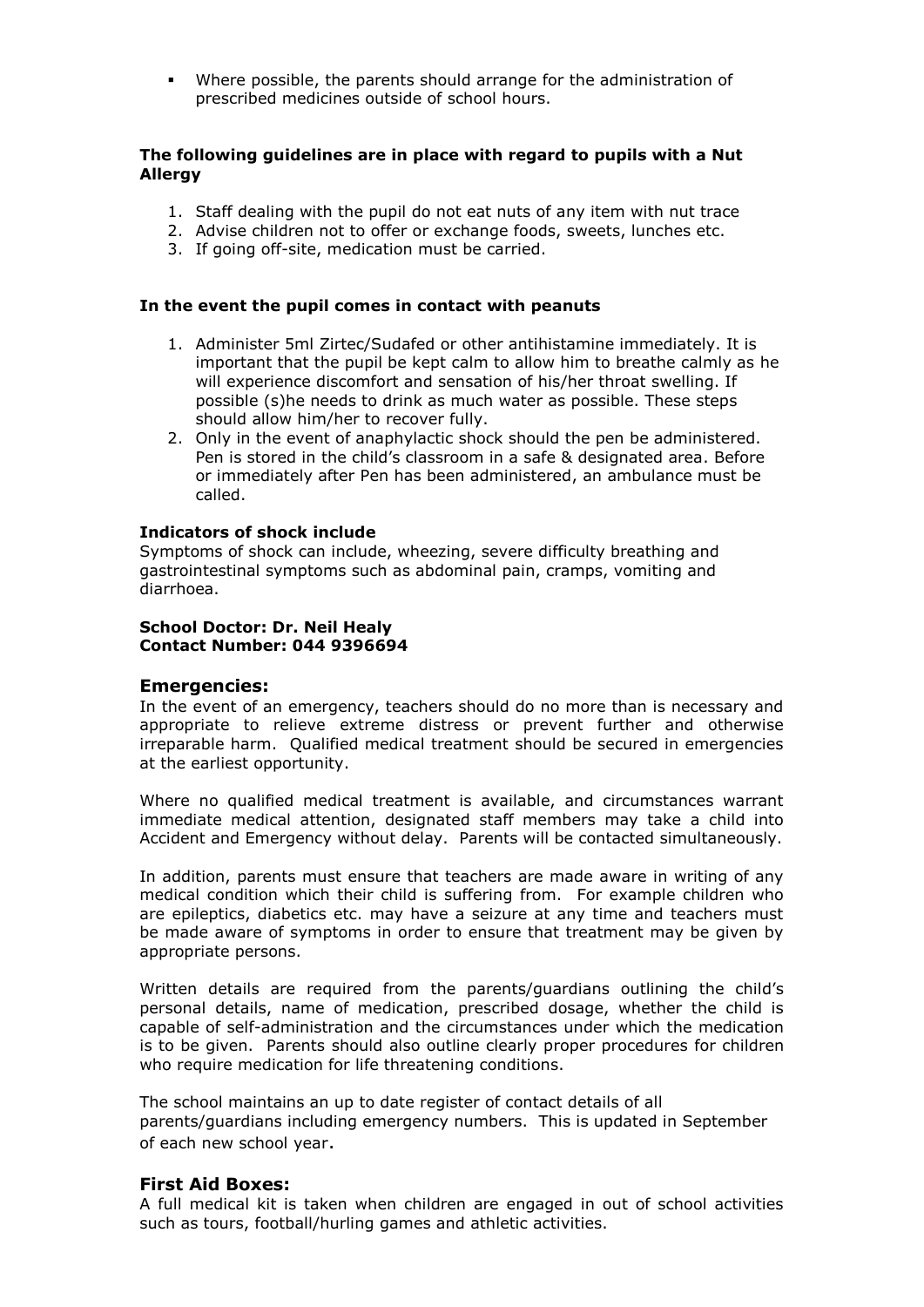A first aid box is kept in the staffroom containing anti-septic wipes, anti-septic bandages, sprays, steri-strips, cotton wool, scissors etc.

#### **General Recommendations:**

We recommend that any child who shows signs of illness should be kept at home; requests from parents to keep their children in at lunch break are not encouraged. A child too sick to play with peers should not be in school.

#### **Roles and Responsibilities:**

The BoM has overall responsibility for the implementation and monitoring of the school policy on Administration of Medication. The Principal is the day to day manager of routines contained in the policy with the assistance of all staff members. The Assistant Principal is the Safety Officer (Ms. Eileen Smyth) and the maintenance and replenishment of First Aid Boxes is a post of responsibility (Ms. Anne Stenson) within the middle management structure in the school.

# **Success Criteria:**

The effectiveness of the school policy in its present form is measured by the following criteria;

- Compliance with Health and Safety legislation
- Maintaining a safe and caring environment for children
- Positive feedback from parents/teachers
- Ensuring the primary responsibility for administering remains with parents/guardians

# **Ratification and Review:**

This policy was ratified by the BoM in January 2018. It will be reviewed in the event of incidents or on the enrolment of child/children with significant medical conditions, but no later than January 2020

#### **Implementation:**

The policy has been implemented since January 26<sup>th</sup> 2018.

Chairperson (BOM) Fr. S. Heaney **Fr. S. Heaney** .

Principal Fidelma Nolan **Fidelma Nolan** Fidelma Nolan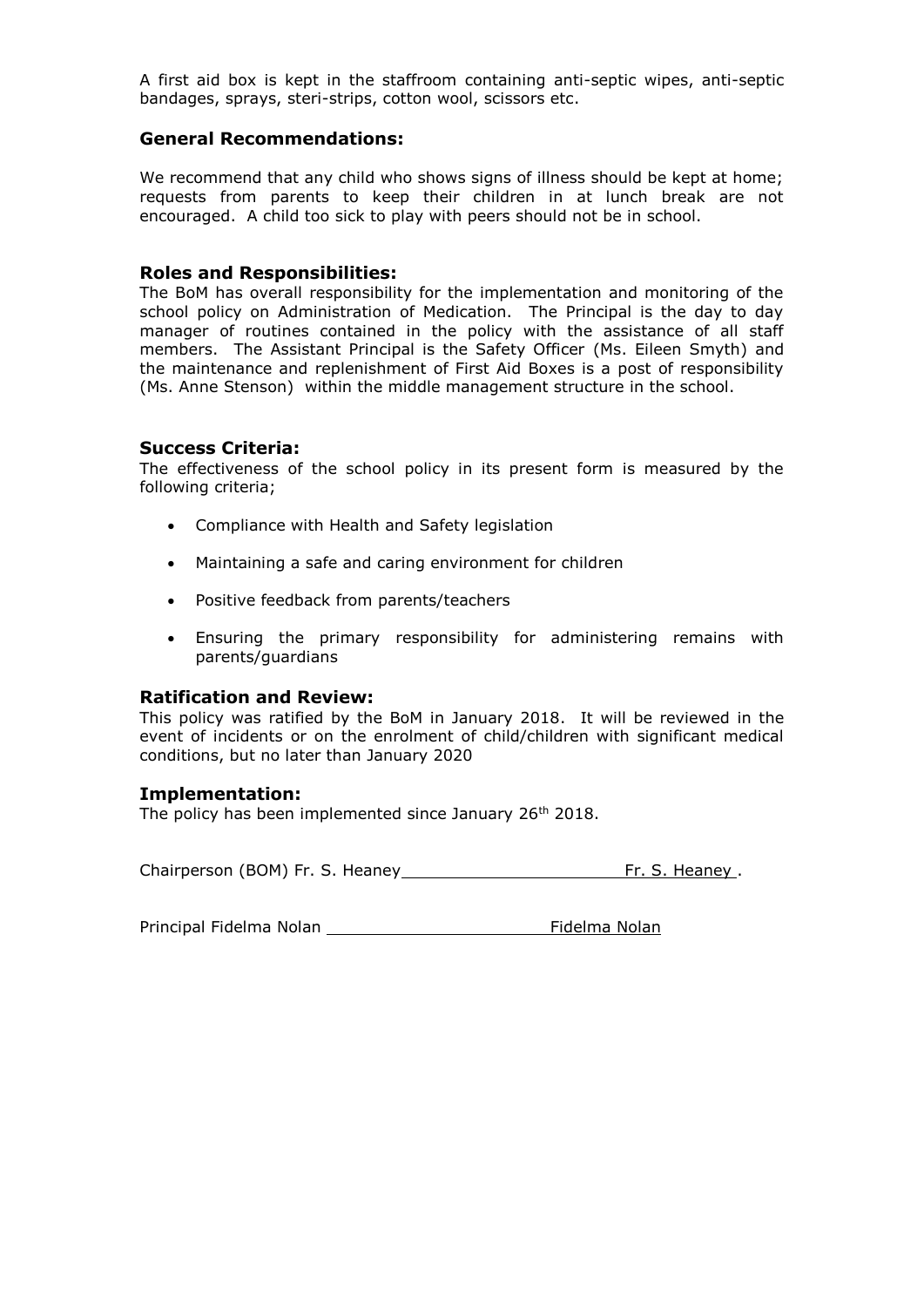# **Appendix 1 Medical Condition and Administration of Medicines**

| Address:                                                                |  |
|-------------------------------------------------------------------------|--|
| Date of Birth: _____________                                            |  |
| <b>Emergency Contacts</b>                                               |  |
|                                                                         |  |
|                                                                         |  |
|                                                                         |  |
|                                                                         |  |
| <b>Medical Condition:</b>                                               |  |
| Prescription Details:                                                   |  |
| Storage details:                                                        |  |
| Dosage required:                                                        |  |
| Is the child to be responsible for taking the prescription him/herself? |  |

What Action is required

I/We request that the Board of Management authorise the taking of Prescription Medicine during the school day as it is absolutely necessary for the continued well being of my/our child. I/We understand that the school has no facilities for the safe storage of prescription medicines and that the prescribed amounts be brought in daily. I/We understand that we must inform the school/Teacher of any changes of medicine/dose in writing and that we must inform the Teacher each year of the prescription/medical condition. I/We understand that no school personnel have any medical training and we indemnify the Board from any liability that may arise from the administration of the medication.

**\_\_\_\_\_\_\_\_\_\_\_\_\_\_\_\_\_\_\_\_\_\_\_\_\_\_\_\_\_\_\_\_\_\_\_\_\_\_\_\_\_\_\_\_\_\_\_\_\_\_\_\_\_\_\_\_\_**

**\_\_\_\_\_\_\_\_\_\_\_\_\_\_\_\_\_\_\_\_\_\_\_\_\_\_\_\_\_\_\_\_\_\_\_\_\_\_\_\_\_\_\_\_\_\_\_\_\_\_\_\_\_\_\_\_\_**

Signed \_\_\_\_\_\_\_\_\_\_\_\_\_\_\_\_\_\_\_\_\_\_\_\_ Parent/Guardian enter and the parent/Guardian

Date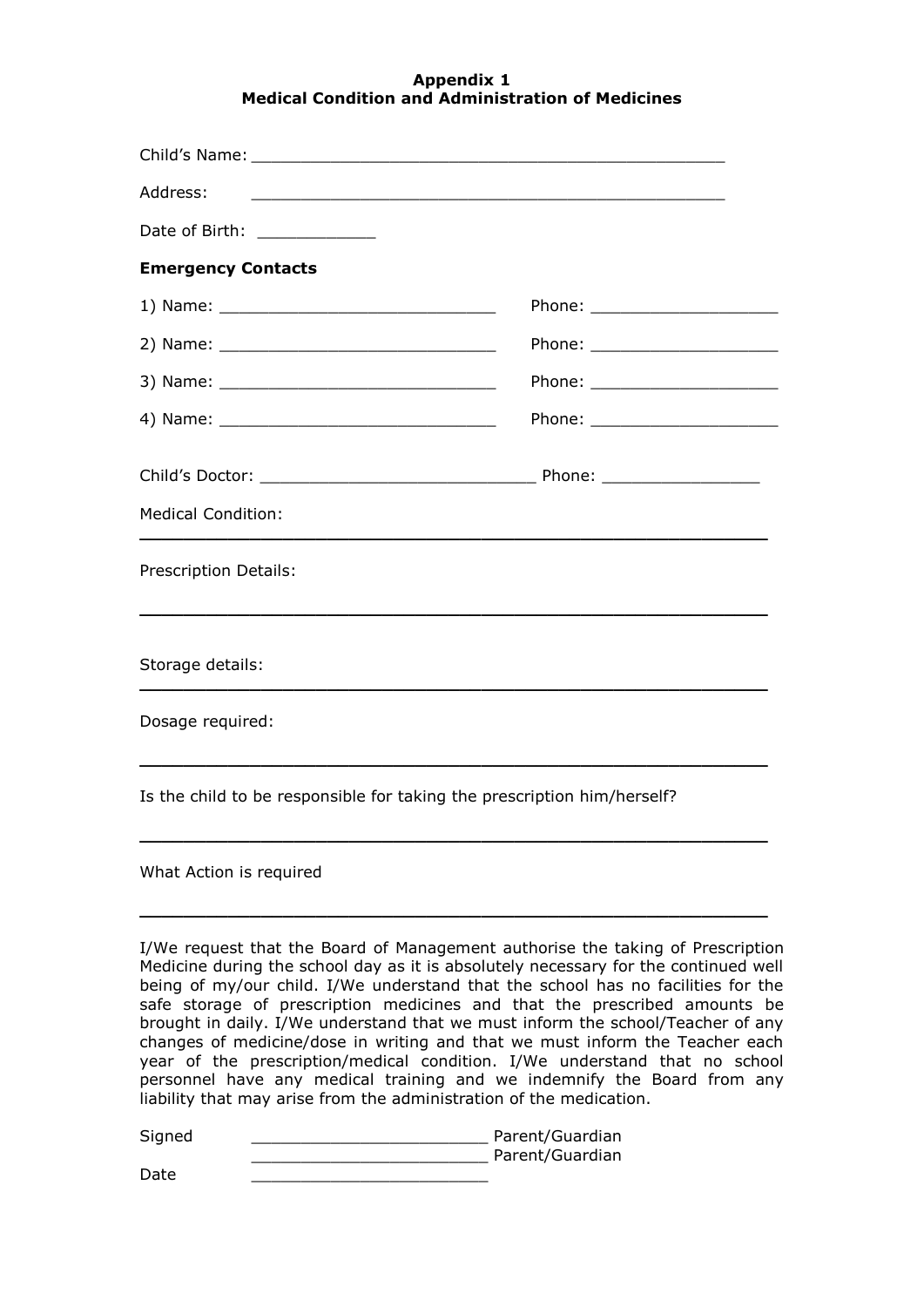# **Appendix 2<br>Allergy Details**

| Type of Allergy:                          |  |
|-------------------------------------------|--|
| <b>Reaction Level:</b>                    |  |
| Medication:                               |  |
| Storage details:                          |  |
| Dosage required:                          |  |
| Administration Procedure (When, Why, How) |  |
|                                           |  |
|                                           |  |
| Signed:                                   |  |
| Date:                                     |  |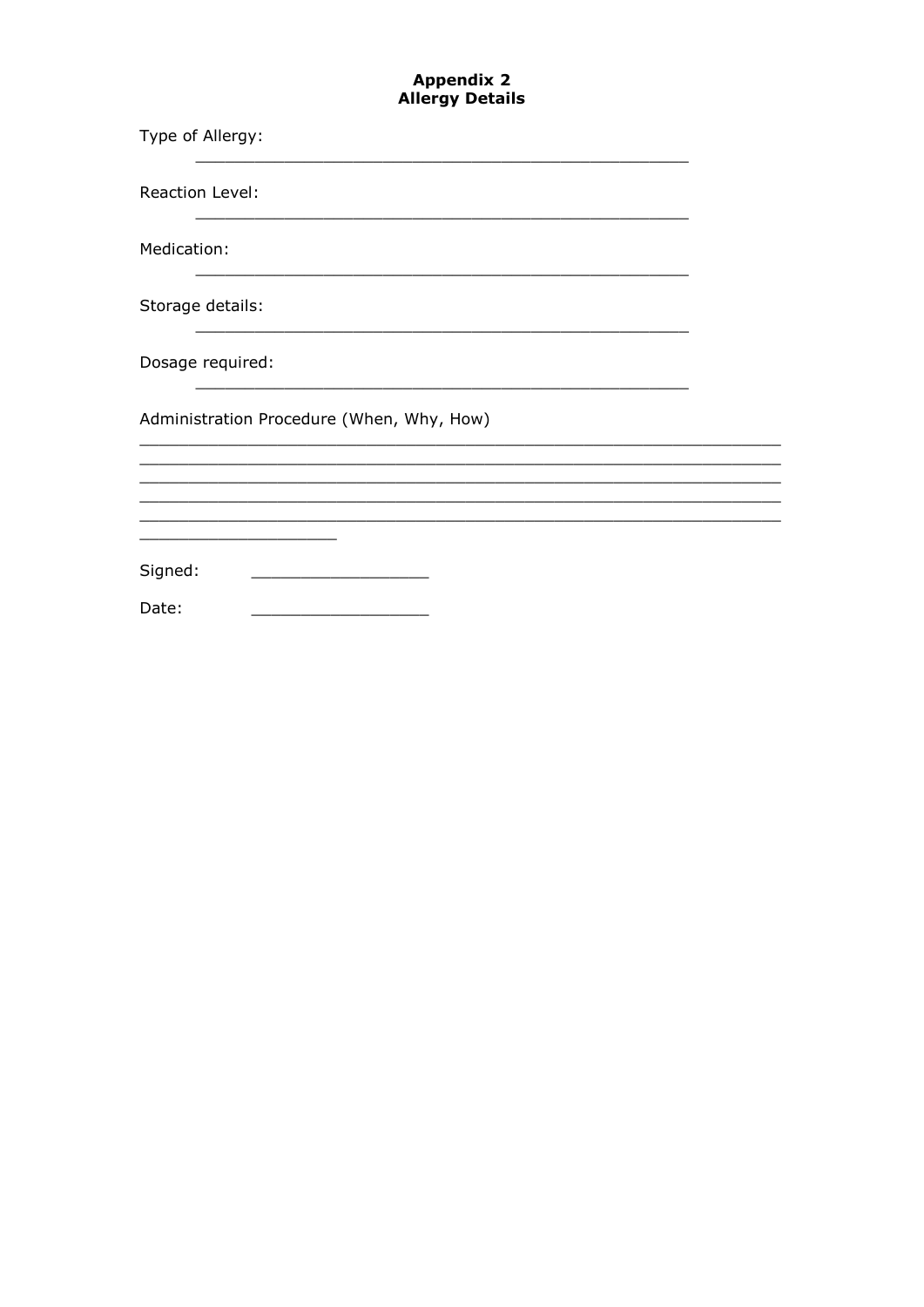# **Appendix 3 Emergency Procedures**

In the event of \_\_\_\_\_\_\_\_\_\_\_\_\_\_\_\_\_\_ displaying any symptoms of his medical difficulty, the following procedures should be followed.

Symptoms: \_\_\_\_\_\_\_\_\_\_\_\_\_\_\_\_\_\_

\_\_\_\_\_\_\_\_\_\_\_\_\_\_\_\_\_\_  $\mathcal{L}=\mathcal{L}^{\mathcal{L}}$  , where  $\mathcal{L}^{\mathcal{L}}$  $\_$ \_\_\_\_\_\_\_\_\_\_\_\_\_\_\_\_\_\_

# Procedure:

| 2             |  |
|---------------|--|
| $\mathcal{E}$ |  |
|               |  |
| 5             |  |
|               |  |
|               |  |

*To include: Dial 999 and call emergency services. Contact Parents*